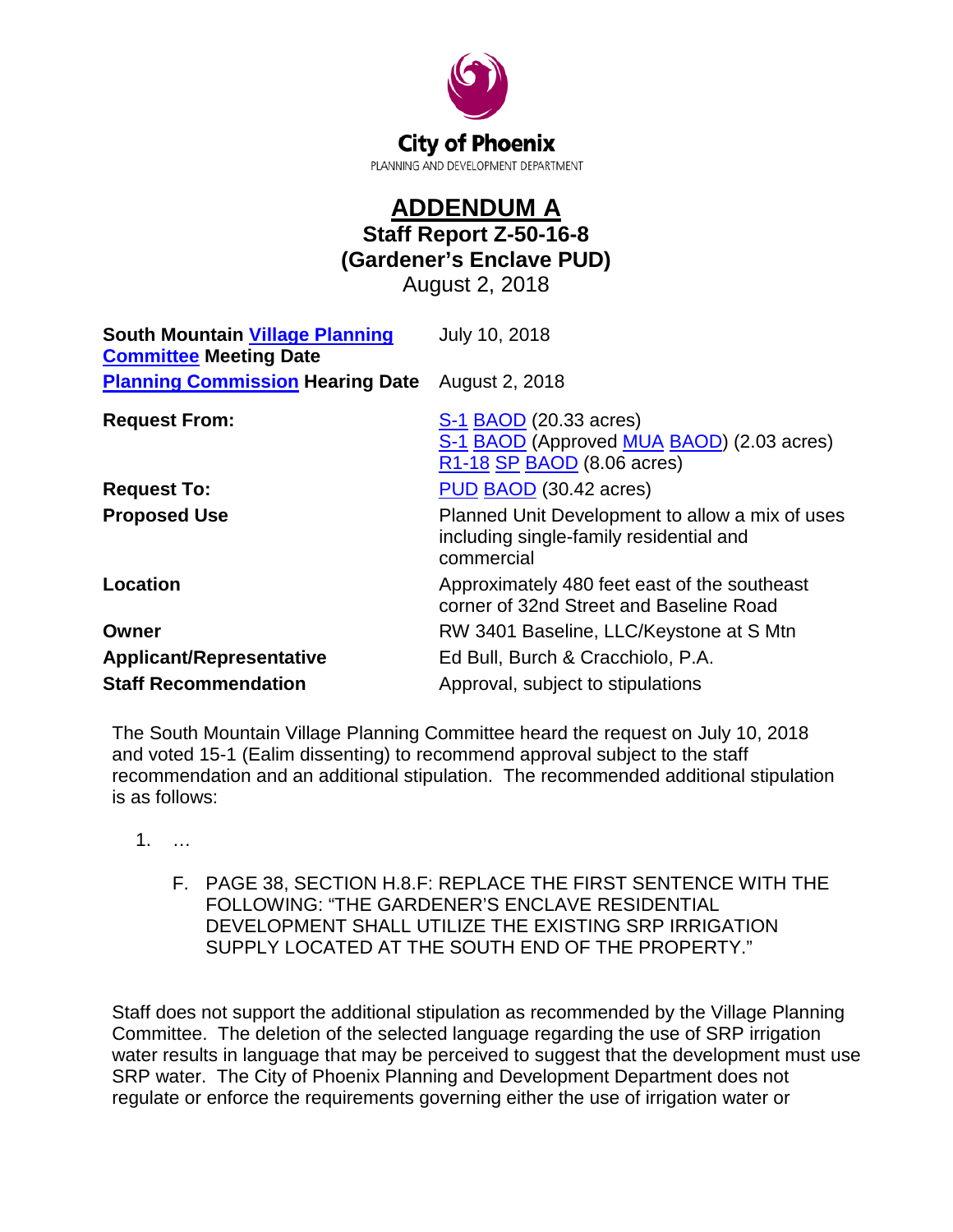provision of domestic water service through the Zoning Ordinance. Further, the City of Phoenix cannot require that a property owner participate in an SRP irrigation program.

Therefore, staff recommends an additional stipulation which proposes a partial reorganization of the PUD development narrative in order to separate regulatory and nonregulatory provisions of the PUD. The existing Section H.8.f regarding SRP irrigation supply and Section H.12 regarding infrastructure standards are located in the Design Guidelines and Standards section of the Development Narrative which is regulatory. The staff stipulation moves these sections to their own discrete section regarding infrastructure standards, which is not regulatory. Section H.13 containing the phasing plan is unrelated to either section and is therefore moved to its own discrete section.

Staff recommends approval of the request subject to the revised stipulations as follows:

- 1. An updated Development Narrative for the Gardener's Enclave PUD reflecting the changes approved through this request shall be submitted to the Planning and Development Department within 30 days of City Council approval of this request. The updated Development Narrative shall be consistent with the Development Narrative date stamped May 22, 2018, as modified by the following stipulations:
	- a. Page 19, Section F.2.c, 1st Sentence: Replace with the following: "The following commercial accessory uses are permitted in the commercial component of the PUD area as defined on the Conceptual Land Use Plan."
	- b. Page 22, Projections, Closed Projections: Add text to development standard as follows and update Comparison Reference Table accordingly: "These provisions shall not apply to front-loaded garages."
	- c. Page 32, Section H.3.a, 2nd & 3rd Sentence: Replace with the following: "Architectural styles permitted within Gardener's Enclave shall include a minimum of three of the following options: Farmhouse, Craftsman, Prairie and/or Ranch style homes. Architectural styles prohibited include Tuscan or Spanish styles which have dominated the surrounding vicinity. Elevations shall be reviewed and approved by the Single-Family Design Advisor for compliance with these design guidelines."
	- d. Page 44, Section H.10, Last Sentence: Update minimum required sustainability practices from two to three.
	- e. Page 59, Landscape Development Standards (Commercial), Trees (Baseline Road): Delete standard: "Fifty (50) feet".
	- **F. RENUMBER THE TABLE OF CONTENTS TO MAKE SECTION H.12 THE NEW SECTION I, RENUMBER SECTIONS H.12.A-E TO I.1-5, MAKE SECTION H.8.F THE NEW SECTION I.6, MAKE SECTION H.13 THE NEW SECTION J, AND UPDATE THE PUD TEXT ACCORDINGLY.**